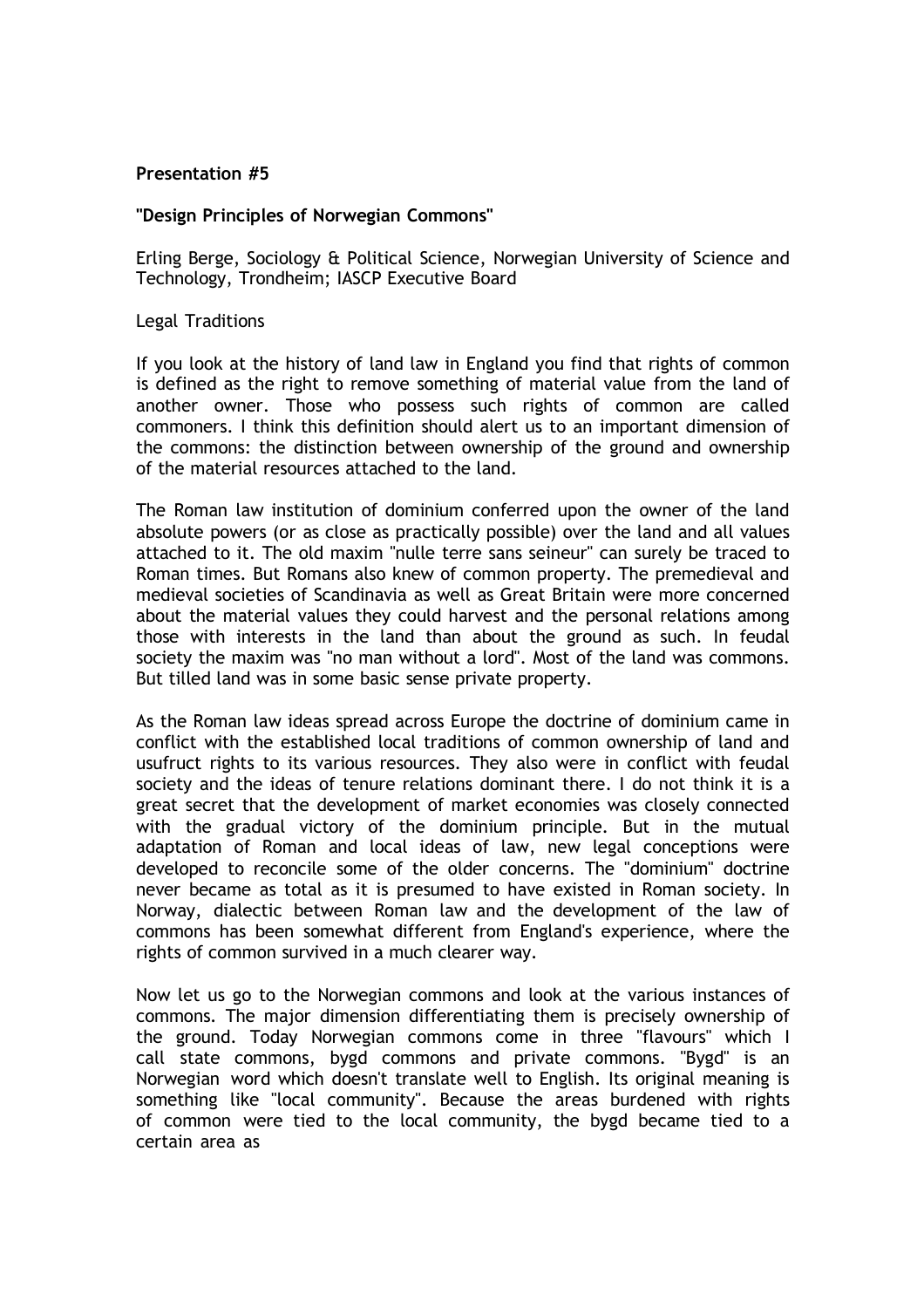their commons. But during the past 1000 years this has turned around, and today the bygds (in relation to commons) are defined in terms of their rights of common. The bygd is defined as comprising of those farm enterprises who rights of common in the area have called commons.

The defining difference between state commons, bygd commons and private commons is the differences in ownership of ground. In a state common the state is the owner of the ground, in the bygd and the private commons it is the commoners who own the ground. What distinguishes bygd and private commons from a co-ownership is that not all the commoners are owners of the ground. The difference between a bygd and a private commons is that in the bygd commons more than 50 percent of the commoners are owners of the ground and in the private commons less than 50 percent of the commoners own the ground.

The private commons are almost extinct. In an act from 1863, it was stipulated that the private commons should go through a process of land consolidation dividing them into one part private property for the owners of the ground with the rest as a bygd commons. This division has been done in most areas, but some small remnants are presumed to exist. Only one fairly big private commons is known to exist. Here a timber company is the owner of the ground while all the farms of the local community are commoners with rights of the company have no interest in the pasture.

Currently there is also a fourth type of commons under construction. In a recent government report a new kind of commons was proposed for the county of Finnmark. It is a rather complicated legal construction designed to accommodate the reindeer herders, farmers, as well as the local non-farmers. Very briefly it can be described as a hybrid between the state commons and the bygd commons.

The importance of the ownership of the ground and the separation of this from rights of common is that the rights to the ground contain what is called the remainder. All rights that are not positively accounted for as rights of common belong to the remainder. In Norway for example hydro-electric power is one of these remainder rights. It didn't exist 100 years ago. We didn't know about the value of waterfalls until a new technology appeared. This new right fell to the ground owner.

Design principles: -- ownership of ground and remainder -- important for problems of coordination and distribution -- resource specific management - important for sustainability of production -- power sharing central-local actors - - important for distribution, monitoring and coordination

This separation of ground and remainder from the various specified resources is the first and main principle of differentiation among various types of commons.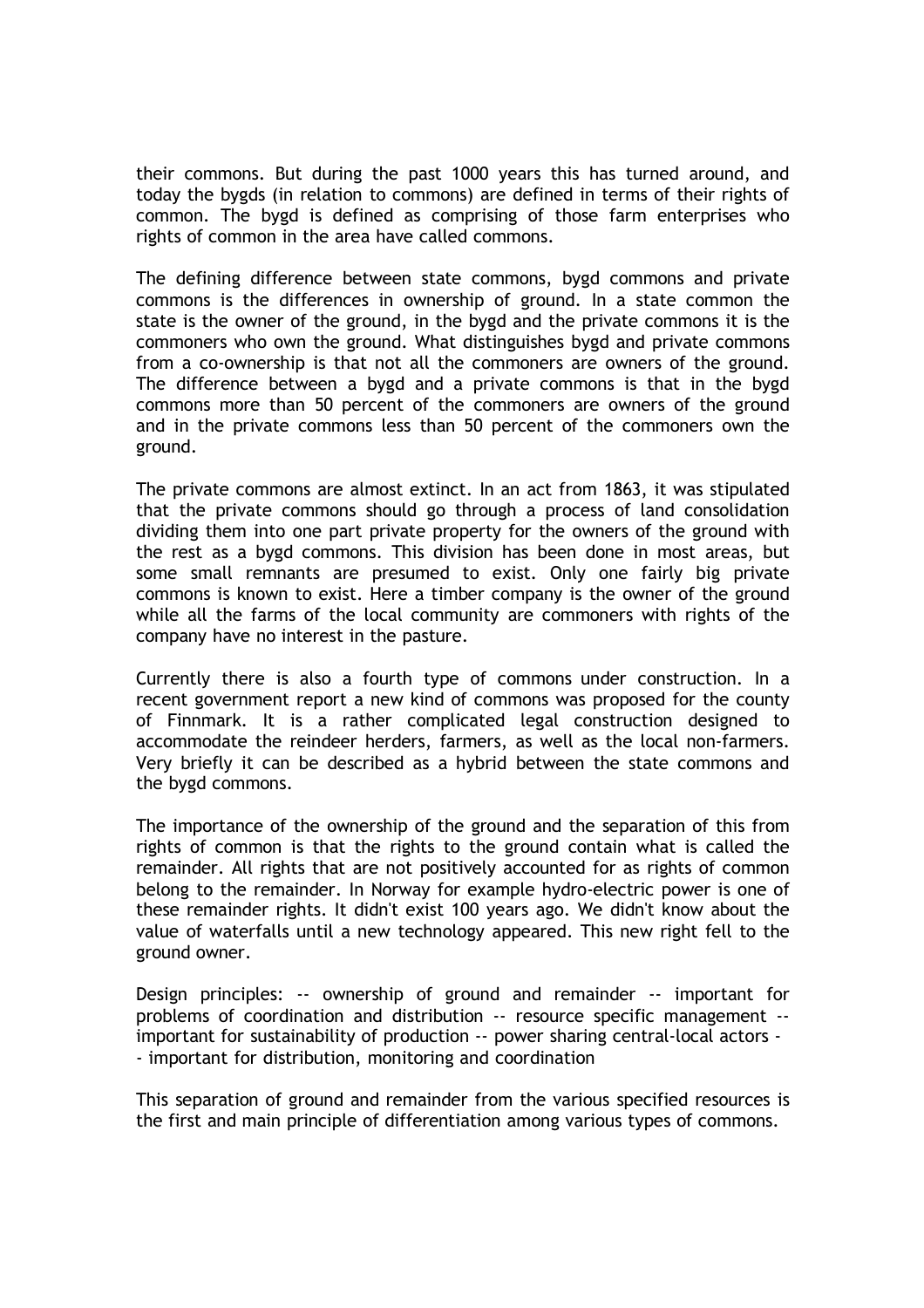A second principle used in the definition of various types of commons is the specification and definition of the resources the various types of entities are allowed to withdraw resource units from. By saying entities I underline that the beneficiary need not be a person. For some basic types of resources the unit holding the right of common is the farm or the reindeer herding unit seen as a legal entities and going concerns.

Resource types seems to be differentiated primarily after the ecological dynamic of their regeneration (forests are different from wild game). This dynamic has implications for how to allocate rights of enjoyment and control of technology used in their appropriation. Secondarily they are differentiated according to economic value. This has implications for who gets allocated the right of enjoyment.

The units exercising rights are selected among the actors of the economic system. They are persons or economic units in the primary industries (farm, reindeer herding unit, fishing vessel). Stockholding companies or other kinds of economic actors have been barred. The conceptualisation of the units able to hold rights in the commons reveal a lot about the political objectives of the society.

The third principle is the way of sharing power between the state and the commoner. Its origin goes back at least to the 11th century. At that time the King of Norway was elected by the commoners and he was given certain powers to go with his office. Mainly it was activities in war. But he was also given some rights of coordination among the commons. The first one, I think, may have been the right to give settlers permission to settle in the commons and make their home there. From that time on the kings powers, gradually generalised to state power, has grown in bounds and leaps, but also with significant setbacks. Sometimes the government has taken some powers from the commoners, at other times, when the government was busy elsewhere, the commoners have taken rights back or gotten themselves new rights through prescription. Today the relations between state and various types of commoners are formalised. The difference in governance between state commons and bygd commons is substantial. The state has no particular powers for decision-making in the bygd commons but quite large in the state commons. The interests of the ground owner in the state commons is managed by the company STATSKOG, and the management and coordination of the interests of the commoners have been delegated to the local municipalities in their "mountain board".

## Goals

In the design of the institutions governing the commons I think there is a particular concern about the distribution of benefits, about equity. There is also a concern about the economic performance of the commons and about stinting the usage or more generally about the sustainability of the resource.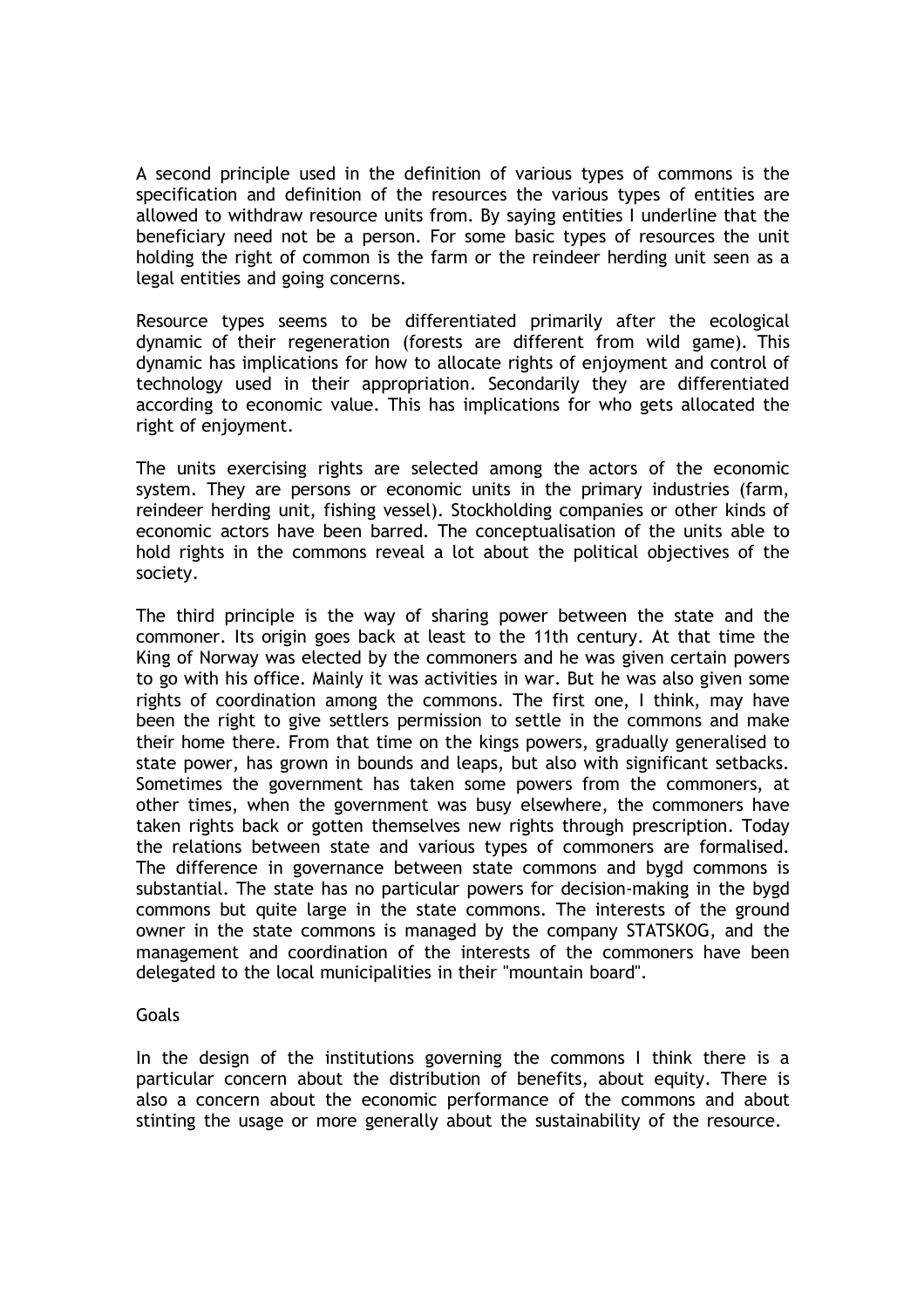Judging from the first known written law from the 12th century, their only concern was equity and the procedural implications of that. Later on, from about the 18th century, concern about limiting the removal of timber was read into the law and from our century a concern about the sustainability of wild game populations was introduced. The concern about economic performance dates from the 19th century.

Problems of management:

Coordination of activities -- definition of units holding rights -- distribution of harvest -- depends on geographical location of commoner -- sustainability of production

It's not easy to reconcile the various goals, but one already mentioned technique used for some of the rights of common is to tie them to units such as a farm or a reindeer herding unit. Other rights are tied to persons in various ways. The rights of timber are for example tied to the farm while the rights of hunting are tied to the farmer and the persons in his household. Defining a farm as the unit enables to exercise rights in the commons, suggest a concern with the viability of the farm as an economic enterprise as well as a practical mechanism (at least for farms) for stinting the usage of the commons.

Seeing a farm or a reindeer herding unit as capable of holding some rights of common is tied to the stipulation of inalienability of the rights of common. The idea is strengthened with the stipulation that the rights cannot be enjoyed to a larger extent than what the farm or herd needs. A farmer cannot take more timber than he can use in building or repairing the houses on his farm. This limitation was originally introduced in 1687. At that time the goal of the King was to keep more of the timber for himself. There is no indication that the intention was to use the rule as a conservation measure. But in the 1730s or 40s the rule came to be seen by managers of the "King's commons" as very useful in their effort to recreate good forests (and hence improve the economic result for the King).

A second basic mechanism in the design is the differentiation of rights of common according to geographical location. When persons are defined as the units holding rights, the groups of persons are often limited by geographical boundaries. These may be the boundaries of the household running the farm business, the "bygd" where the farm is located, the local municipality where rights are to be exercised or the state of Norway. A few rights are given to any person which legitimately can visit the commons (i.e. with a right to stay in Norway long enough to visit). The way rights are limited can be interpreted as a compromise between considerations of equity and probability of overuse.

Each rabbit or grouse does not have high economic value and hunting them to extinction is difficult. But too many hunters will pose a hazard for both the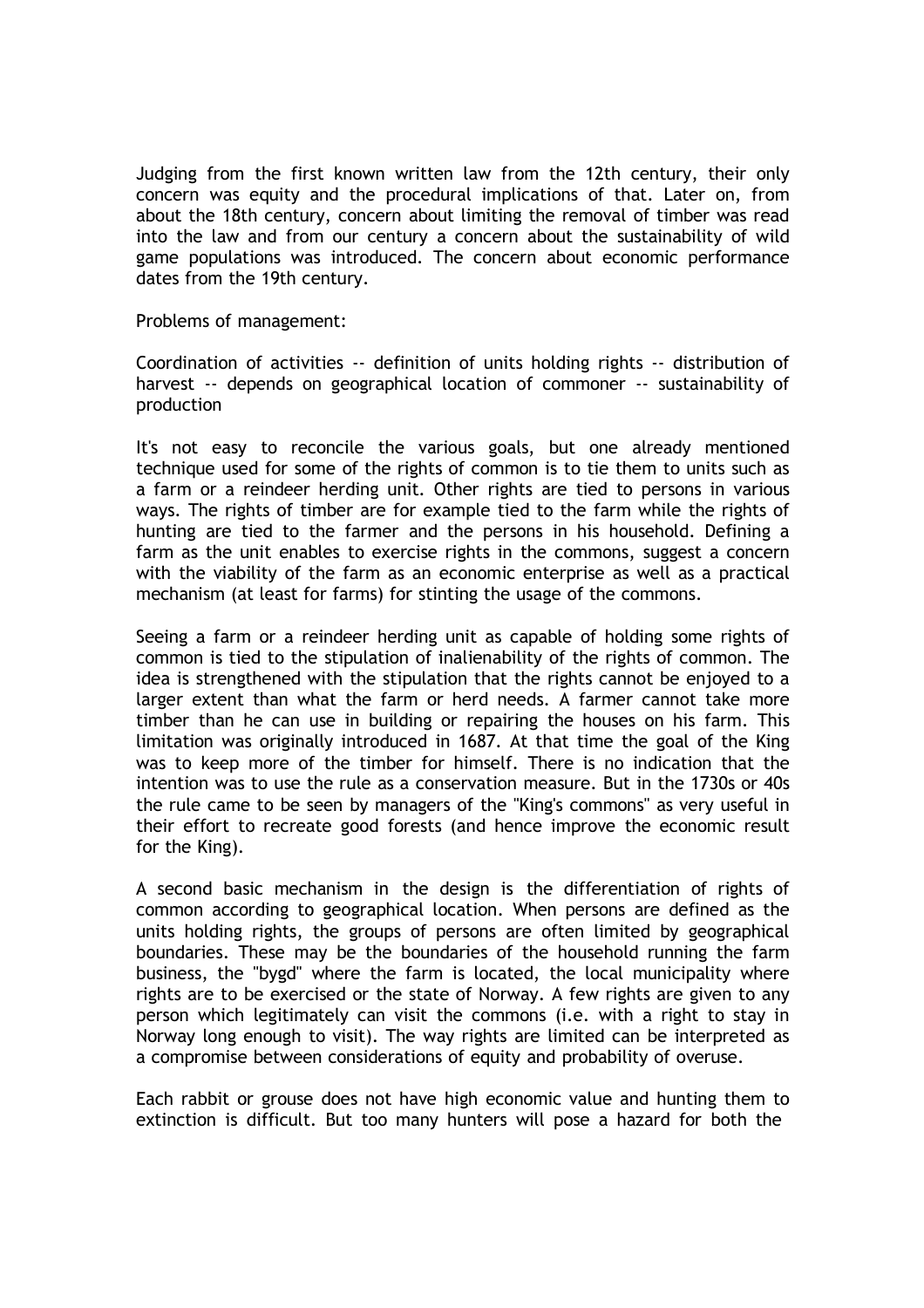hunters and the surrounding community. Some limitation is in order. Limiting the hunting to the persons living in the bygd is one solution. Fishermen on the other hand do not represent any particular danger to the surrounding community qua fishermen. Fishing can be allowed for all living in Norway.

Big game has high economic value and hunting to extinction is not particularly difficult. Here restrictions need to be more severe. Even limiting the rights to the household of the cadastral unit is not enough. A problem of coordination requires special legislation and monitoring.

The more recent ideas about resource management has not been integrated with the legislation on the commons, but has been laid down as resource specific rules applying to all lands whether commons or private lands. One reason for such a system of crosscutting management rules might be the variations in size of the area needed to manage a resource effectively. Variations in rules for various types of game illustrate this. The increasing number of large game in the present century may be seen as a result of this approach even if it is not the only causal factor.

The goals and various design principles and mechanisms used to achieve the goals create a rather complex web of regimes. I will mention a few just to give you an indication of what the result is.

There are particular rules for the enjoyment of housing timbers, fuelwood, pasture, housing in the commons, fishing, and hunting of small game, beavers, lynx, and big game. These rules are further cut across by the resource specific management regimes. There are several levels of decision making and various ways of sharing power is part of the gradient.

Common pool resources are defined as resources from which it is difficult or relatively costly to exclude users and with rivalry in consumption are usually seen as suitable for common property regimes. If there are considerable measurement costs of reproduction and harvest, the argument for common property is even better.

Comparing forest commons and private commons in contemporary Norway we must conclude that it is not more difficult to put a fence around the commons, nor is it more difficult to measure their reproduction or observe harvesting.

So why do forest commons exist in such large quantities in Norway?

I could suggest a couple of hypothesis; one reason might have to do with the long cycle of life of the forest in terms of human generations. Because of this there needs to be a stability of interest in the management of the resource across generations. This is difficult to achieve successfully with individual property. In a commons where several family farms are commoners and owners